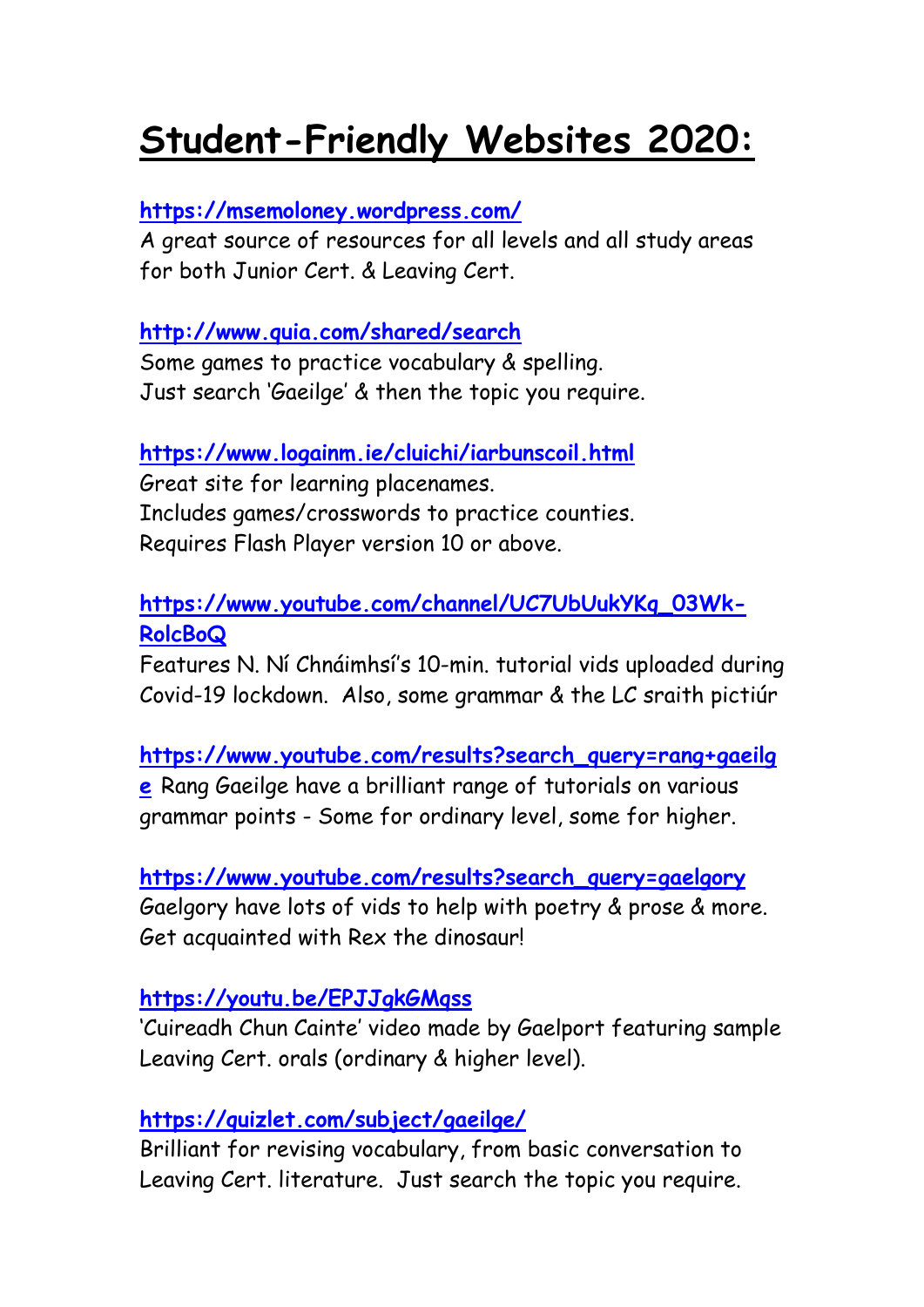**<https://www.duolingo.com/enroll/ga/en/Learn-Irish>**

Sign up for free for a communicative approach to learning simple but useful vocab. *as Gaeilge* at ordinary level.

**[https://www.scoilnet.ie/scoilnet/news/article/news/detail/N](https://www.scoilnet.ie/scoilnet/news/article/news/detail/News/des-announcement-and-scoilnet-supports/) [ews/des-announcement-and-scoilnet-supports/](https://www.scoilnet.ie/scoilnet/news/article/news/detail/News/des-announcement-and-scoilnet-supports/)**

Just choose your level (Post-primary), then 'Gaeilge', then whatever you want help with. Great material on listening & reading comprehensions, as well as composition & literature.

**<https://www.tg4.ie/ga/brandai-eile/foghlaim/>**

A broad range of interactive material across all topics and ranges of difficulty. Particularly good for Leaving Cert.

**[https://www.maynoothuniversity.ie/froebel-department](https://www.maynoothuniversity.ie/froebel-department-primary-and-early-childhood-education/eleathanach)[primary-and-early-childhood-education/eleathanach](https://www.maynoothuniversity.ie/froebel-department-primary-and-early-childhood-education/eleathanach)** Collection of newsletters *as Gaeilge.*  Really great for current affairs at ordinary level. **<https://listserv.heanet.ie/cgi-bin/wa?SUBED1=ELCH&A=1>** Link to sign up for weekly newsletter emails *as Gaeilge.*

**[https://www.examinations.ie/exammaterialarchive/?i=94.10](https://www.examinations.ie/exammaterialarchive/?i=94.100.111.98.98.101) [0.111.98.98.101](https://www.examinations.ie/exammaterialarchive/?i=94.100.111.98.98.101)**

State Examinations Commission archive. Choose exam papers or marking schemes, then year, then LC or JC, then Irish.

**<http://ceacht.ie/>**

Lots of material useful for Junior Cert & Leaving Cert. Drop down menu on the left includes podcasts.

**[www.tg4.ie/ga/player/boxset/?series=Aifric&genre=Cula4](http://www.tg4.ie/ga/player/boxset/?series=Aifric&genre=Cula4)** Boxset of Aifric episodes. Gotta love Aifric!

**[www.hilaryny.blogspot.com](http://www.hilaryny.blogspot.com/)**

An interesting blog from a 'gaeilgeoir' in New York.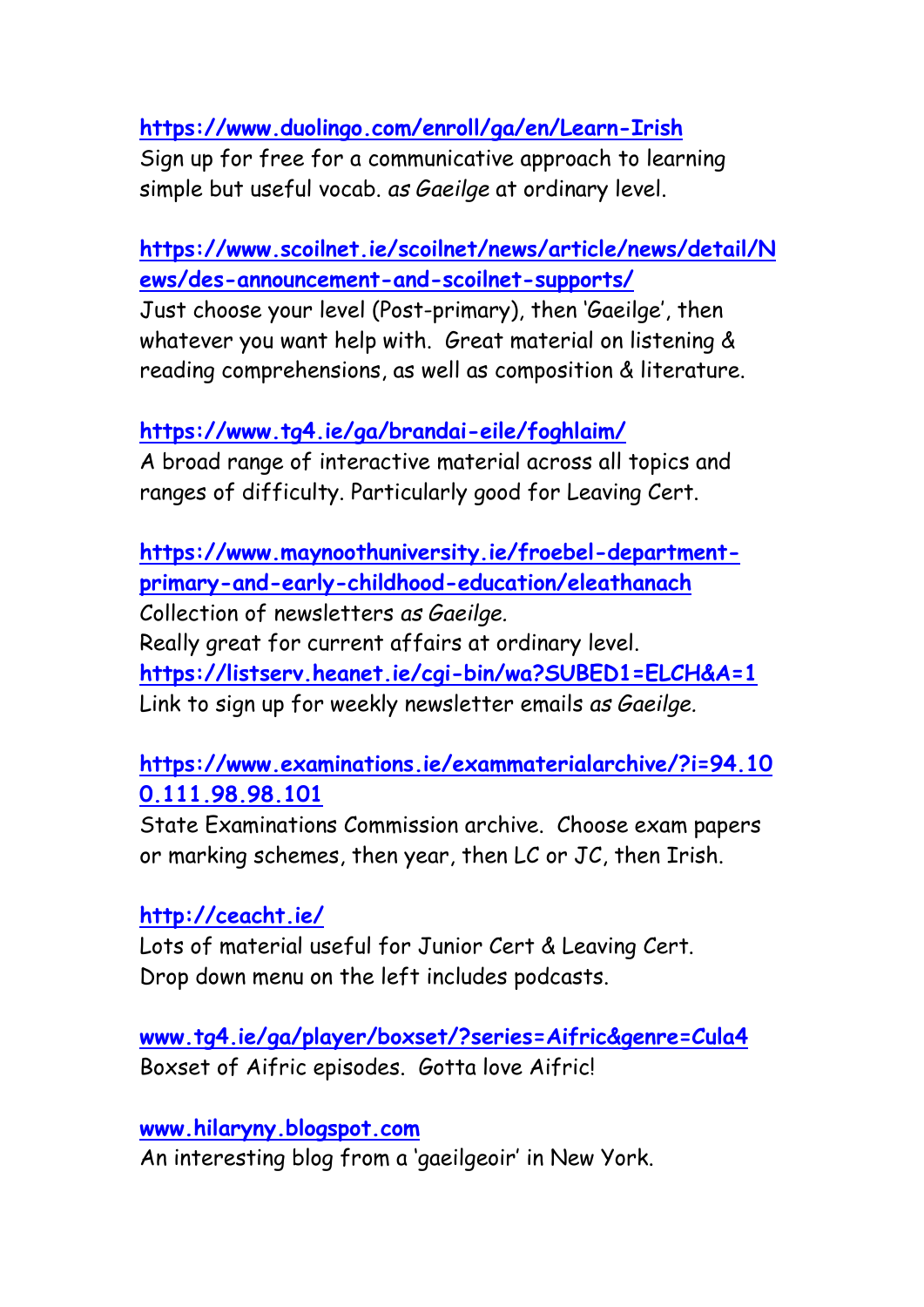#### **[www.teachnet.eu/mhearne](http://www.teachnet.eu/mhearne)**

Suitable for JC hons and Leaving Cert students. Particularly useful for developing oral/aural skills. Well worth a look!

### **[www.abairleat.com](http://www.abairleat.com/)**

Offers lots of topical material on current affairs. Suitable for JC hons and Leaving Cert students.

### **[www.irishpage.com](http://www.irishpage.com/)**

An entertaining site featuring everything from useful notes to jokes *as Gaeilge*.

### **<http://www.nascanna.com/NascannaCom/Catagoir.aspx>** Great practice for basic vocabulary on various topics.

# **[www.daltai.com/home.htm](http://www.daltai.com/home.htm)**

**[www.daltai.com/games.htm](http://www.daltai.com/games.htm)**

Useful vocabulary help, but grammar quite complicated. Good language games. Crosswords, wordsearches, and quizzes.

# **[www.smo.uhi.ac.uk/gaeilge/foclora/abhair](http://www.smo.uhi.ac.uk/gaeilge/foclora/abhair)**

Lists sources of vocabulary on various different topics.

### **<https://www.studyclix.ie/Subjects/>**

Great for looking at layout of past Junior Cert. & Leaving Cert exam papers.

### **[www.bbc.co.uk/northernireland/blas](http://www.bbc.co.uk/northernireland/blas)**

Can download Irish language radio show, test your vocabulary and play language games.

### **[www.uni-due.de/DI](http://www.uni-due.de/DI)**

Suitable for Leaving Cert. students. Offers help familiarising yourself with the different dialects for the listening exam.